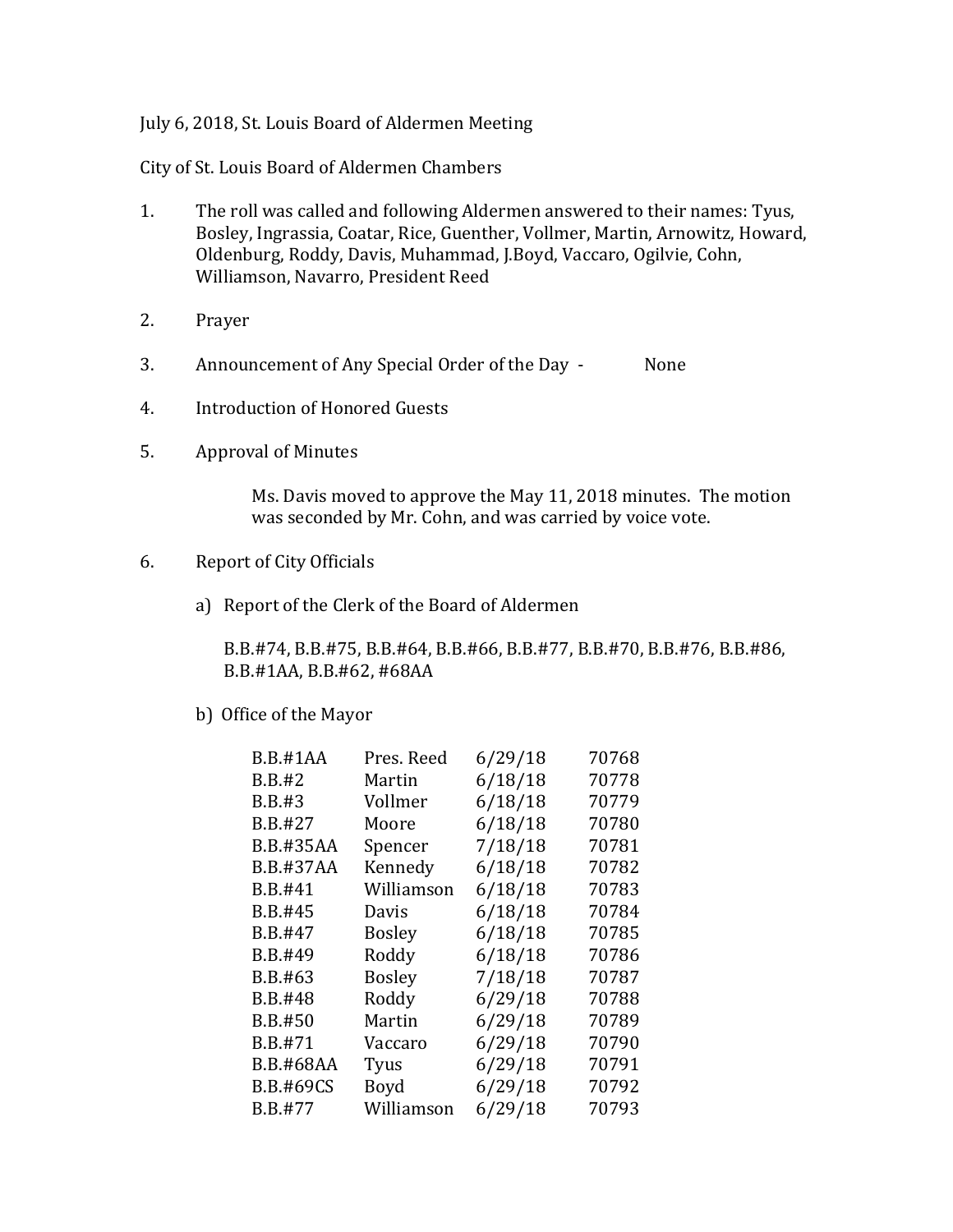c) Office of the President - None

- 7. Petitions and Communications None
- 8. Board Bills for Perfection, Informal Calendar

Mr. Kennedy requested that BB#53CS, BB#56CS, and BB#57CS be placed on the Perfection Calendar

- 9. Board Bills for Third Reading, Informal Calendar Flore Rome
- 10. Resolutions, Informal Calendar None
- 11. First Reading of Board Bills

The following Board Bills were first read: B.B.#94, B.B.#95, B.B.#96, B.B.#97

12. Reference to Committee of Board Bills, Resolutions, Mayoral Appointments

Convention and Tourism:

Engrossment, Rules and Resolutions:

Health and Human Services:

Housing, Urban Development and Zoning: B.B.#96, Res.#79

Legislation:

Neighborhood Development: B.B.#94, B.B.#95, B.B.#96, B.B.#97

Parks and Environmental Matters:

Personnel and Administration:

Public Employees:

Public Safety:

Public Utilities:

Streets, Traffic and Refuse: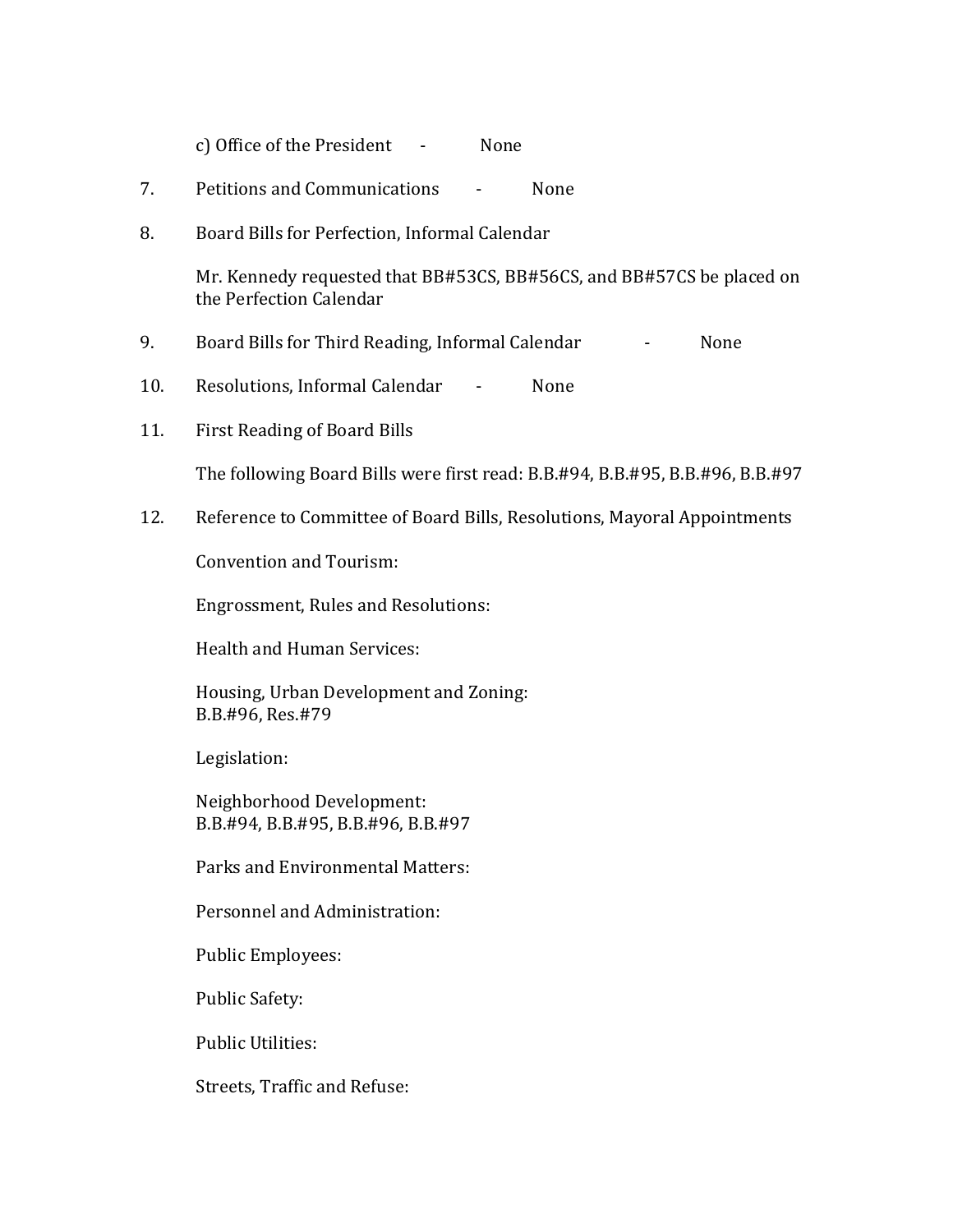Transportation and Commerce:

Ways and Means:

13. Second Reading and Report of Standing Committees

Mr. Williamson of the Ways and MeansCommittee submitted the following report, which was read: Board of Aldermen Committee Report July 6, 2018 To the President of the Board of Aldermen: The Ways and Means Committee, to which the following Board Bill was referred, reports that it has considered the same and recommends adoption of BB#67

Mr. Roddy of the Housing, Urban Development and Zoning Committee submitted the following report, which was read: Board of Aldermen Committee Report July 6, 2018 To the President of the Board of Aldermen: The Housing, Urban Development and Zoning Committee, to which the following Board Bill was referred, reports that it has considered the same and recommends adoption of BB#90

- 14. Report of Special Committees None
- 15. Perfection Consent Calendar

B.B.#54CSAA, B.B.#55CS, B.B.#58, B.B.#59, B.B.#60, B.B.#61, B.B.#91, B.B.#87, B.B.#53CS, B.B.#56CS, B.B.#57CS

Mr. Kennedy moved to perfect B.B.#54CSAA, B.B.#55CS, B.B.#58, B.B.#59, B.B.#60, B.B.#61, B.B.#91, B.B.#87, B.B.#53CS, B.B.#56CS, and B.B.#57CS. The motion was seconded by Mr. Cohn, and was carried by voice vote.

Mr. Kennedy moved to suspend the rules to place B.B.#53CS, B.B.#56CS, B.B.#54, B.B.#55, B.B.#57CS, B.B.#58, B.B.#59, B.B.#60, and B.B.#61, on the Third Reading Consent Calendar. The motion was seconded by Mr. Vaccaro and Mr. Williamson, and was carried by the following vote:

Ayes 21: Tyus, Bosley, Ingrassia, Rice, Guenther, Vollmer, Martin, Arnowitz, Howard, Oldenburg, Roddy, Kennedy, Davis, Muhammad, J. Boyd, Vaccaro, Ogilivie, Cohn, Williamson, Navarro, President Reed

Noes 0

16. Board Bills for Perfection - None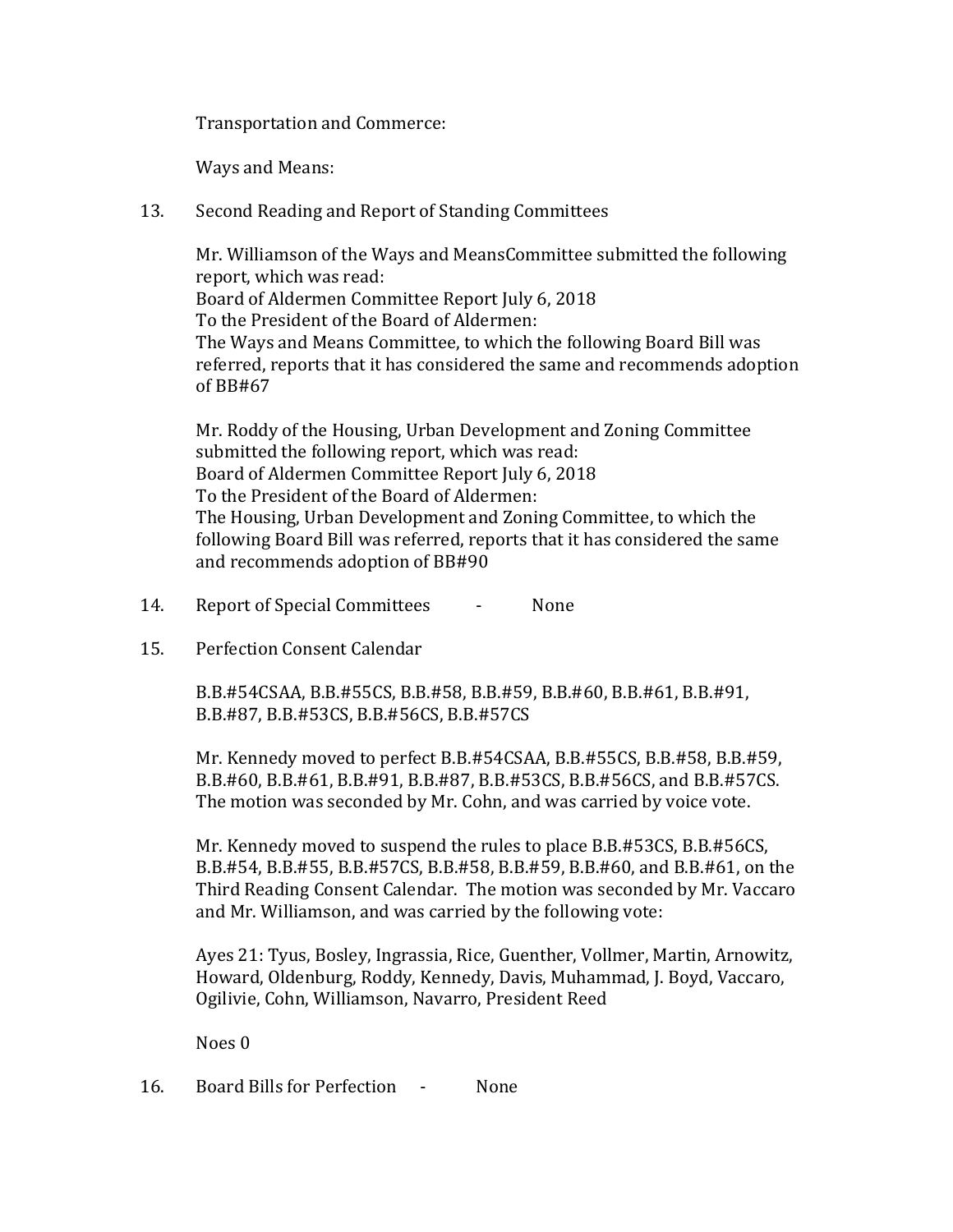17. Third Reading Consent Calendar B.B.#10, B.B.#32CS, B.B.#53CS, B.B.#56CS, B.B.#54, B.B.#55, B.B.#57CS, B.B.#58, B.B.#59, B.B.#60, and B.B.#61

Mr. Kennedy moved to third read and finally pass B.B.#10, B.B.#32CS, B.B.#53CS, B.B.#56CS, B.B.#54, B.B.#55, B.B.#57CS, B.B.#58, B.B.#59, B.B.#60, and B.B.#61. The motion was seconded by Mr. Williamson, and passed by the following vote:

Ayes 20: Tyus, Bosley, Ingrassia, Rice, Guenther, Vollmer, Martin, Arnowitz, Howard, Oldenburg, Roddy, Kennedy, Davis, Muhammad, J. Boyd, Vaccaro, Ogilivie, Williamson, Navarro, President Reed

0 Noes:

1 Abstain: Cohn

- 18. Third Reading / Report of Engrossment and Final Passage None
- 19. Report of Enrollment Committee B.B.#10, B.B.#32CS, B.B.#53CS, B.B.#56CS, B.B.#54, B.B.#55, B.B.#57CS, B.B.#58, B.B.#59, B.B.#60, and B.B.#61
- 20. Courtesy Resolutions Consent Calendar

Mr. Kennedy moved to adopt the Courtesy Resolution Calendar: Res.# 80. motion was seconded by Mr. J. Boyd, and passed by voice vote.

21. First Reading of Resolutions Res.#79

> Mr. Vollmer moved to refer Res#78 to the Housing Urban Development and Zoning Committee. The motion was seconded by Mr. J. Boyd, and carried by voice vote.

- 22. Second Reading of Resolutions, Committee Reports and Adoptions None
- 23. Miscellaneous and Unfinished Business None
- 24. Announcements FOLLOWING THE FULL BOARD MEETING – THE BOARD OF ALDERMEN VOTED TO GO INTO CLOSED SESSION AS PROVIED IN SECTION 6.10.021(3) MISSOURI REVISED STATUTE TO PERMIT THE BOARD TO DISCUSS MATTERS RELATED TO THE HIRING, FIRING, DISCIPLINING OR PROMOTING OF EMPLOYEES OF THE BOARD OF ALDERMEN